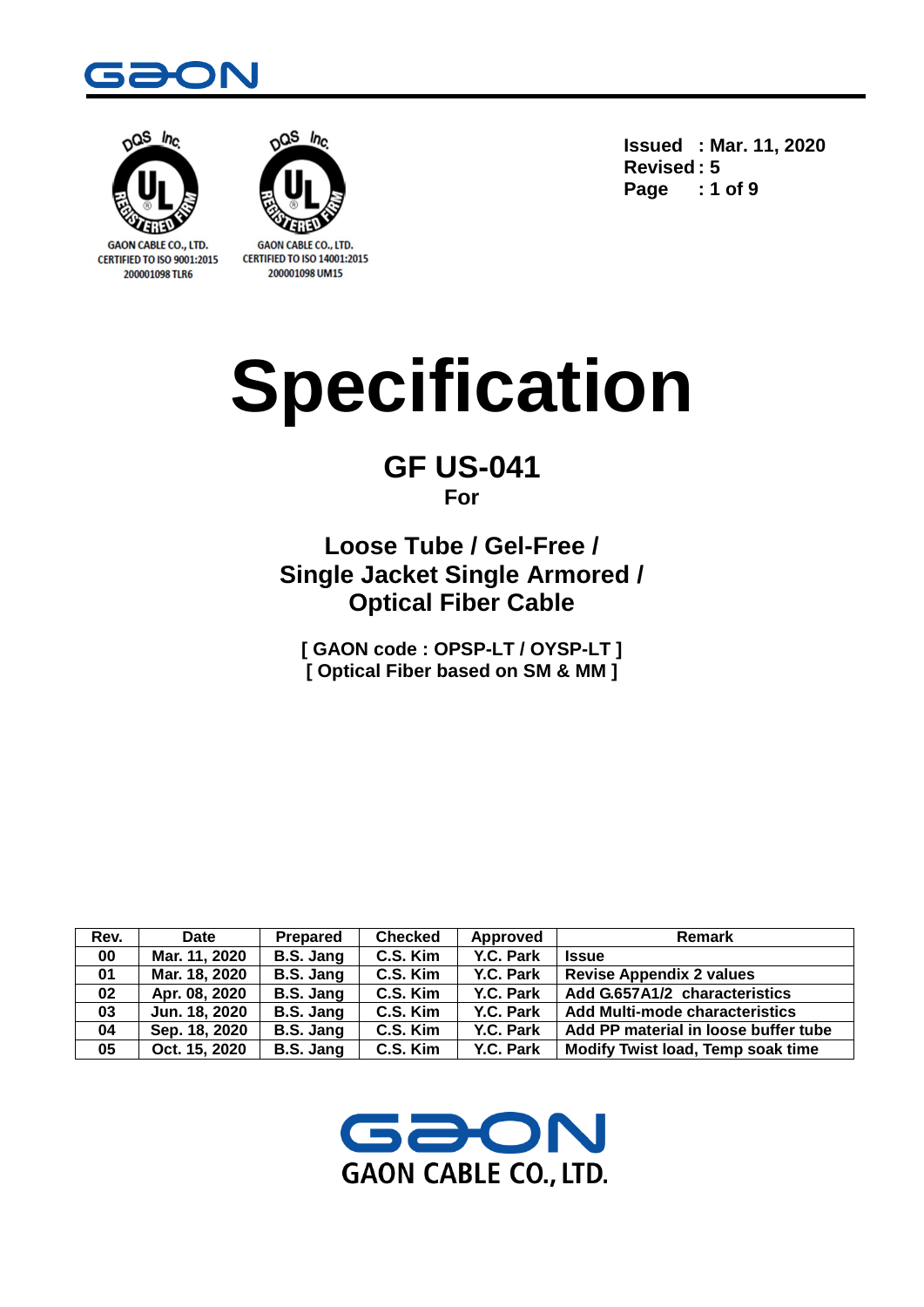

#### **1. Scope**

**1.1 Application**

**This specification covers the general requirements for the optical fiber telecom. The cable intended for outdoor applications.**

**1.2 Cable Description**

**The cable core consist of color coded fibers, dry water swellable material, color coded loose tubes, PE filler(if necessary), SZ-stranded around the dielectric central strength member with water blocking yarn(s).**

**Single Jacket / Single Armored (SJSA)**

**The cable structure is completed by the application of a core wrapping tape, corrugated steel tape, which with the core, are covered by an outer PE jacket.**

- **2. Optical Fiber**
	- **2.1 Construction of the fibers**



**2.2 The operating wavelength region of single-mode is around 1310 & 1550nm.**

**2.3 Material of the Fibers**

**The fiber shall be made from high grade silica glasses and the coating shall be made from UV curable acrylate material. A protective UV cured acrylate coating shall be applied over the fiber cladding and it shall be able to removed mechanically or chemically.**

- **Core : Silica (SiO2) Doped with Germanium Dioxide (GeO2)**
- **Cladding : Silica (SiO2)**
- **Coating : Dual Layers of UV curable acrylate ( or equivalent )**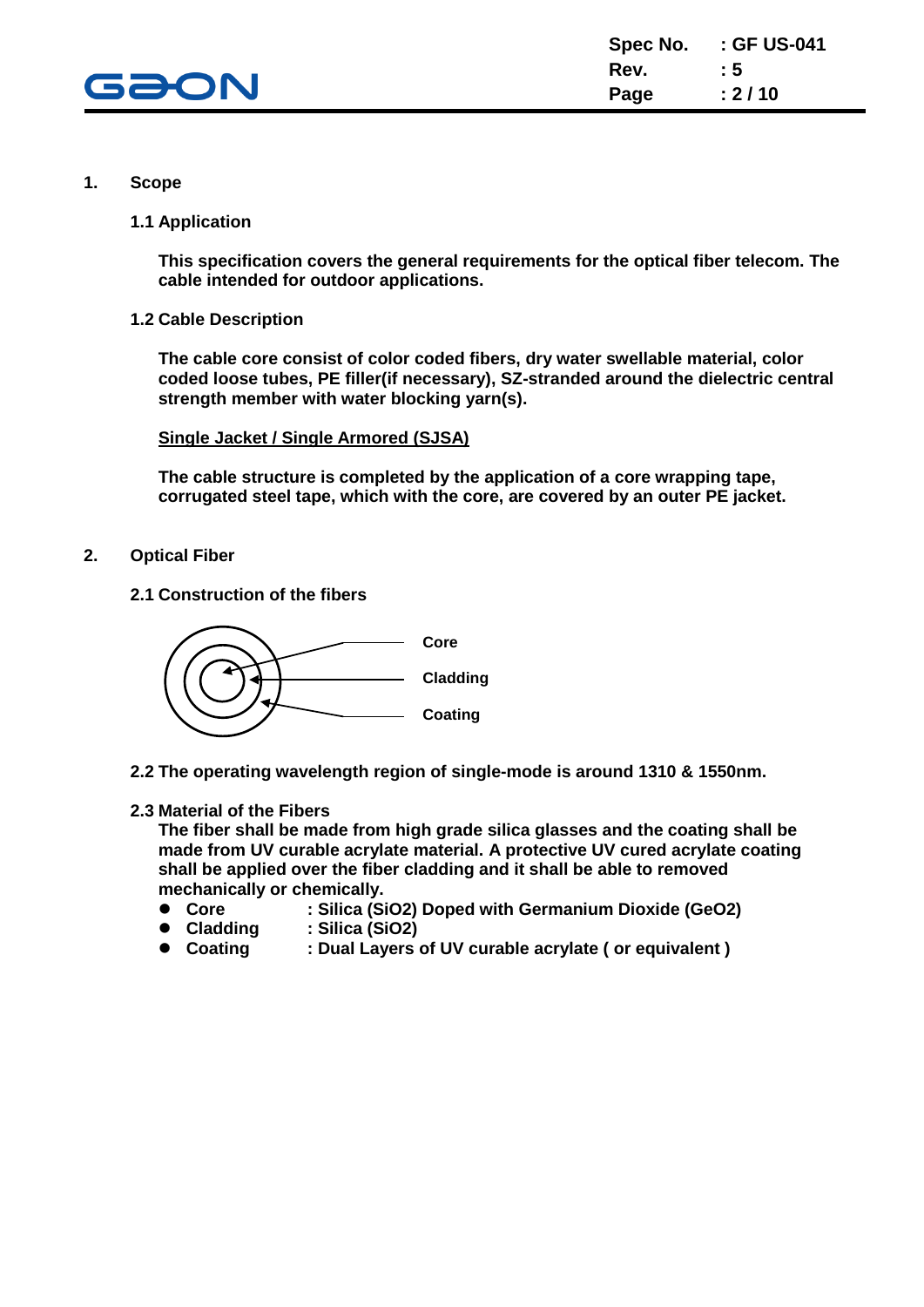

**2.4 Environmental conditions ; up to 100 % non-condensing humidity**

- **Operation : - 40 to 158**℉ **(- 40 to 70** ℃**)**
- **Installation : - 22 to 140**℉ **(- 30 to 60** ℃**)**
- **Storage : - 40 to 158**℉ **(- 40 to 70** ℃**)**
- **2.5 The optical, geometrical and mechanical performance of the optical fiber shall be in accordance with Table 1 (below).**

**Table 1-1 Characteristics for Single mode fiber ( The optical, geometrical and mechanical performance )**

| <b>Items</b>                                     | <b>Unit</b>   | <b>Specification</b>                            |               |               |
|--------------------------------------------------|---------------|-------------------------------------------------|---------------|---------------|
| Type of fiber                                    |               | G.652D                                          | G.657A1       | G.657A2       |
| <b>Mode field diameter</b><br>(@1310nm)          | $\mu$ m       | $9.2 \pm 0.4$                                   | $8.9 \pm 0.4$ | $8.6 \pm 0.4$ |
| Mode field concentricity error                   | $\mu$ m       |                                                 | ≤0.8          |               |
| <b>Cladding diameter</b>                         | $\mu$ m       |                                                 | $125 \pm 1.0$ |               |
| <b>Cladding non-circularity</b>                  | $\frac{9}{6}$ |                                                 | $≤1.0$        |               |
| <b>Coating diameter</b>                          | $\mu$ m       | $245 \pm 15$                                    |               |               |
| <b>Transmission wavelength</b>                   | nm            | 1310, 1550                                      |               |               |
| <b>Attenuation (Max. 288C)</b>                   | dB/km         | $\leq$ 0.35 @ 1310 nm<br>$\leq$ 0.25 @ 1550 nm  |               |               |
| <b>Attenuation (Max. 576C)</b>                   | dB/km         | $\leq$ 0.40 @ 1310 nm<br>$\leq$ 0.30 @ 1550 nm  |               |               |
| Zero dispersion wavelength                       | nm            |                                                 | $1300 - 1324$ |               |
| <b>Chromatic dispersion</b>                      | ps/nm.km      | $\leq$ 3.2 @ 1290 ~ 1330 nm<br>≤ 18 $@$ 1550 nm |               |               |
| Zero dispersion slope                            | ps/nm2.km     | $\leq 0.092$                                    |               |               |
| PMD <sub>o</sub><br>(Linked value, M=20, Q=0.01) | ps/√km        | $\leq 0.2$                                      |               |               |
| Proof test (Nom)                                 | kpsi          |                                                 | 100           |               |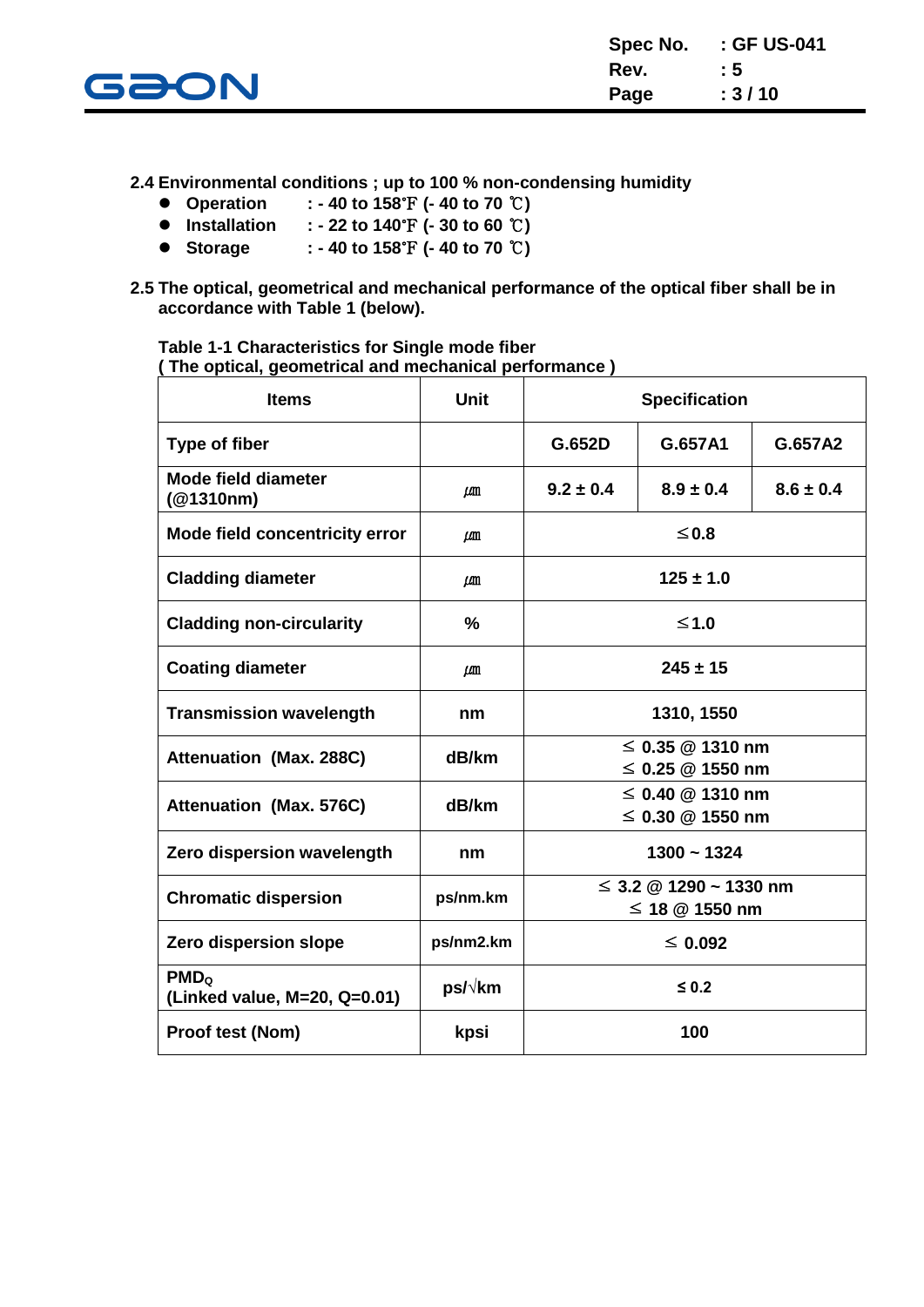

| Spec No. | : GF US-041 |
|----------|-------------|
| Rev.     | : 5         |
| Page     | : 4/10      |

## **Table 1-2 Characteristics for MM fiber**

**(optical, geometrical & mechanical performance)**

| <b>Items</b>                                | <b>Unit</b> | <b>Specification</b>                |                                     |  |
|---------------------------------------------|-------------|-------------------------------------|-------------------------------------|--|
| Type of fiber                               |             | OM1(62.5/125 MM)                    | OM2(50/125 MM)                      |  |
| <b>Attenuation co-efficient</b>             | dB/km       | ≤ 3.5 @ 850 nm<br>≤ 1.5 $@$ 1300 nm | ≤ 3.5 @ 850 nm<br>≤ 1.5 $@$ 1300 nm |  |
| <b>Bandwidth</b>                            | MHz.km      | ≥ 200 @ 850nm<br>≥ 500 @ 1300nm     | ≥ 400 @ 850nm<br>≥ 600 @ 1300nm     |  |
| <b>Numerical aperture</b>                   |             | $0.275 \pm 0.015$                   | $0.200 \pm 0.015$                   |  |
| <b>Core diameter</b>                        | μm          | $62.5 \pm 3.0$                      | $50 \pm 3.0$                        |  |
| Core-cladding<br><b>Concentricity error</b> | $\mu$ m     | $\leq 3.0$                          | $\leq$ 3.0                          |  |
| <b>Cladding diameter</b>                    | LЩ          | $125 \pm 2.0$                       | $125 \pm 2.0$                       |  |
| <b>Cladding non-circularity</b>             | $\%$        | $≤$ 2.0                             | $\leq 2.0$                          |  |
| <b>Coating diameter</b>                     | $\mu$ m     | $245 \pm 15$                        | $245 \pm 15$                        |  |
| <b>Coating non-circularity</b>              | %           | $≤$ 6.0                             | $≤$ 6.0                             |  |
| <b>Proof test (Nom)</b>                     | kpsi        | 100                                 | 100                                 |  |

#### **Table 1-3 Characteristics for MM fiber for 10G grade (optical, geometrical & mechanical performance)**

| <b>Items</b>                                              | <b>Unit</b> | <b>Specification</b>                  |                                       |  |
|-----------------------------------------------------------|-------------|---------------------------------------|---------------------------------------|--|
| <b>Type of fiber</b>                                      |             | OM3(50/125 MM)                        | OM4(50/125 MM)                        |  |
| <b>Attenuation co-efficient</b>                           | dB/km       | ≤ 3.5 $@$ 850 nm<br>≤ 1.5 $@$ 1300 nm | ≤ 3.5 $@$ 850 nm<br>≤ 1.5 $@$ 1300 nm |  |
| <b>OFL Bandwidth</b>                                      | MHz.km      | ≥ 1500 @ 850nm<br>≥ 500 @ 1300nm      | ≥ 3500 @ 850nm<br>≥ 500 @ 1300nm      |  |
| <b>Effective modal</b><br>bandwidth                       | MHz.km      | ≥ 2000 @ 850nm                        | ≥ 4700 @ 850nm                        |  |
| <b>Transmission link length</b><br>for 10Gbps Ethernet SX | m           | 300 @ 850nm                           | 550 @ 850nm                           |  |
| <b>Numerical aperture</b>                                 |             | $0.200 \pm 0.015$                     | $0.200 \pm 0.015$                     |  |
| <b>Core diameter</b>                                      | $\mu$ m     | $50 \pm 3.0$                          | $50 \pm 3.0$                          |  |
| Core-cladding<br><b>Concentricity eror</b>                | LAM         | $\leq 3.0$                            | $\leq$ 3.0                            |  |
| <b>Cladding diameter</b>                                  | LШ          | $125 \pm 2.0$                         | $125 \pm 2.0$                         |  |
| <b>Cladding non-circularity</b>                           | $\%$        | $≤$ 2.0                               | $≤$ 2.0                               |  |
| <b>Coating diameter</b>                                   | $\mu$ m     | $245 \pm 15$                          | $245 \pm 15$                          |  |
| <b>Coating non-circularity</b>                            | %           | $≤$ 6.0                               | $≤$ 6.0                               |  |
| <b>Proof test (Nom)</b>                                   | kpsi        | 100                                   | 100                                   |  |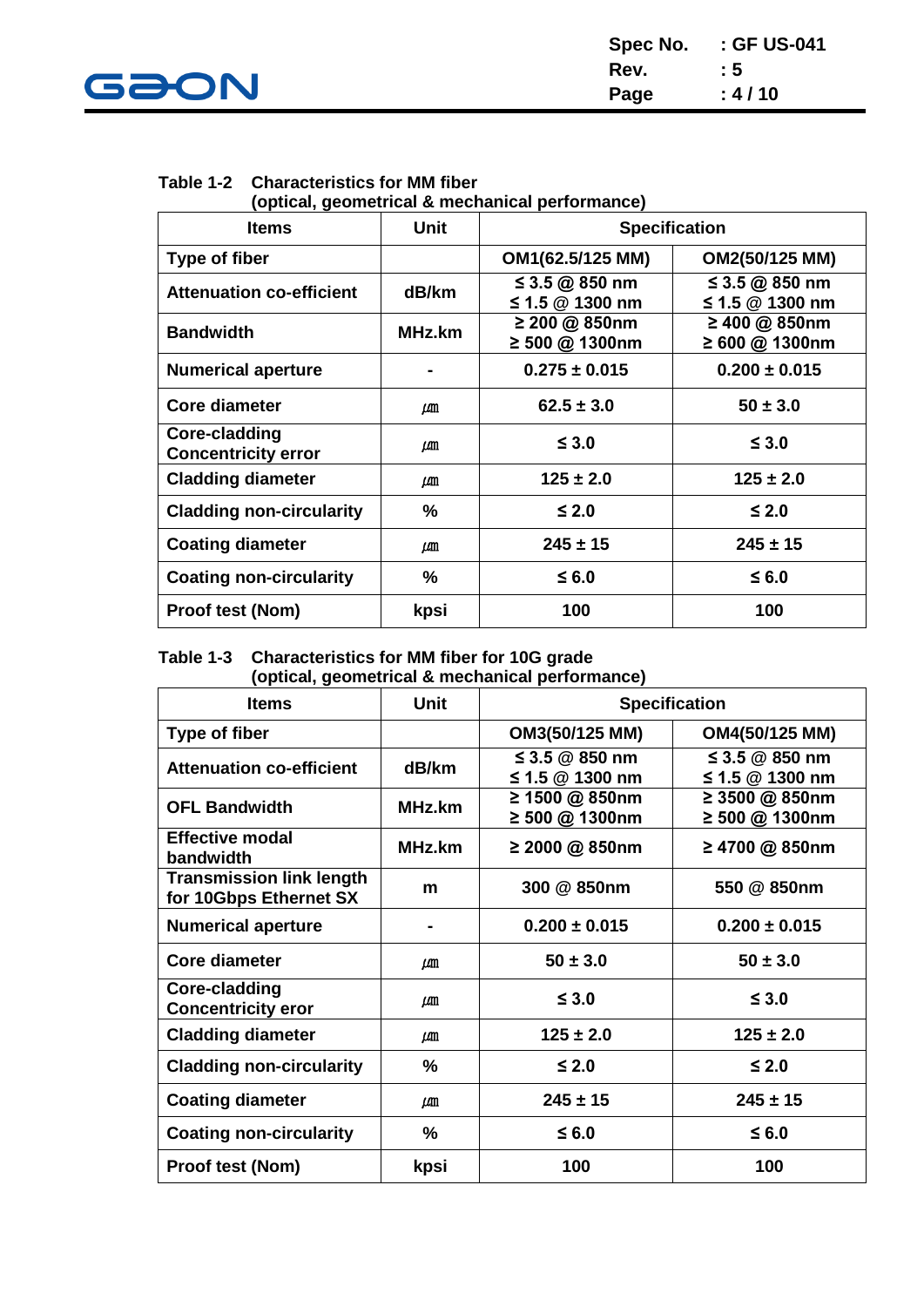

#### **3. Cable Construction**

### **3.1 The construction of the cable shall be in accordance with Table 2 (below).**

#### **Table 2 Construction of the cable**

| <b>Items</b>                         | <b>Description</b>                                                                                                                                                                                                                                                |
|--------------------------------------|-------------------------------------------------------------------------------------------------------------------------------------------------------------------------------------------------------------------------------------------------------------------|
| <b>Fiber type</b>                    | See Table 1                                                                                                                                                                                                                                                       |
| No. of fibers                        | <b>Max. 576C</b>                                                                                                                                                                                                                                                  |
| Loose buffer tube<br>material        | PBTP (Polybutylene Terephthalate) or<br>PP (Polypropylene)                                                                                                                                                                                                        |
| No. of fiber per tube                | 12 (Max. 288C), 24 (Max. 576C)                                                                                                                                                                                                                                    |
| <b>Filler</b>                        | <b>Natural color PE rod(s)</b><br>If necessary, the PE filler use for a circular-section core.<br>(To make good core configuration)                                                                                                                               |
| <b>Central strength member</b>       | FRP (If necessary, PE coating)                                                                                                                                                                                                                                    |
| <b>Water blocking material</b>       | Water blocking yarn(s) or tape<br>(To prevent the ingress of water)                                                                                                                                                                                               |
| <b>S-Z Stranding</b><br>(Cable core) | The required numbers of loose tube and filler rod are S-Z<br>stranded tightly around the CSM.                                                                                                                                                                     |
| Core wrapping tape                   | <b>Water blocking tape</b>                                                                                                                                                                                                                                        |
| <b>Rip cord</b>                      | Two ripcords (To provide easy cable entry)                                                                                                                                                                                                                        |
| <b>Armor tape</b>                    | A corrugated steel tape of ECCS ( = Electrolytic Chrome<br>Coated Steel ) coated with polymer on both sides.<br>This tape shall be bonded with outer jacket.<br>-. Nom. 0.15mm (Steel tape thickness)<br>-. Nom. 0.05mm ( Plastic coating on one-side thickness ) |
| Outer jacket                         | <b>Black colored MDPE</b>                                                                                                                                                                                                                                         |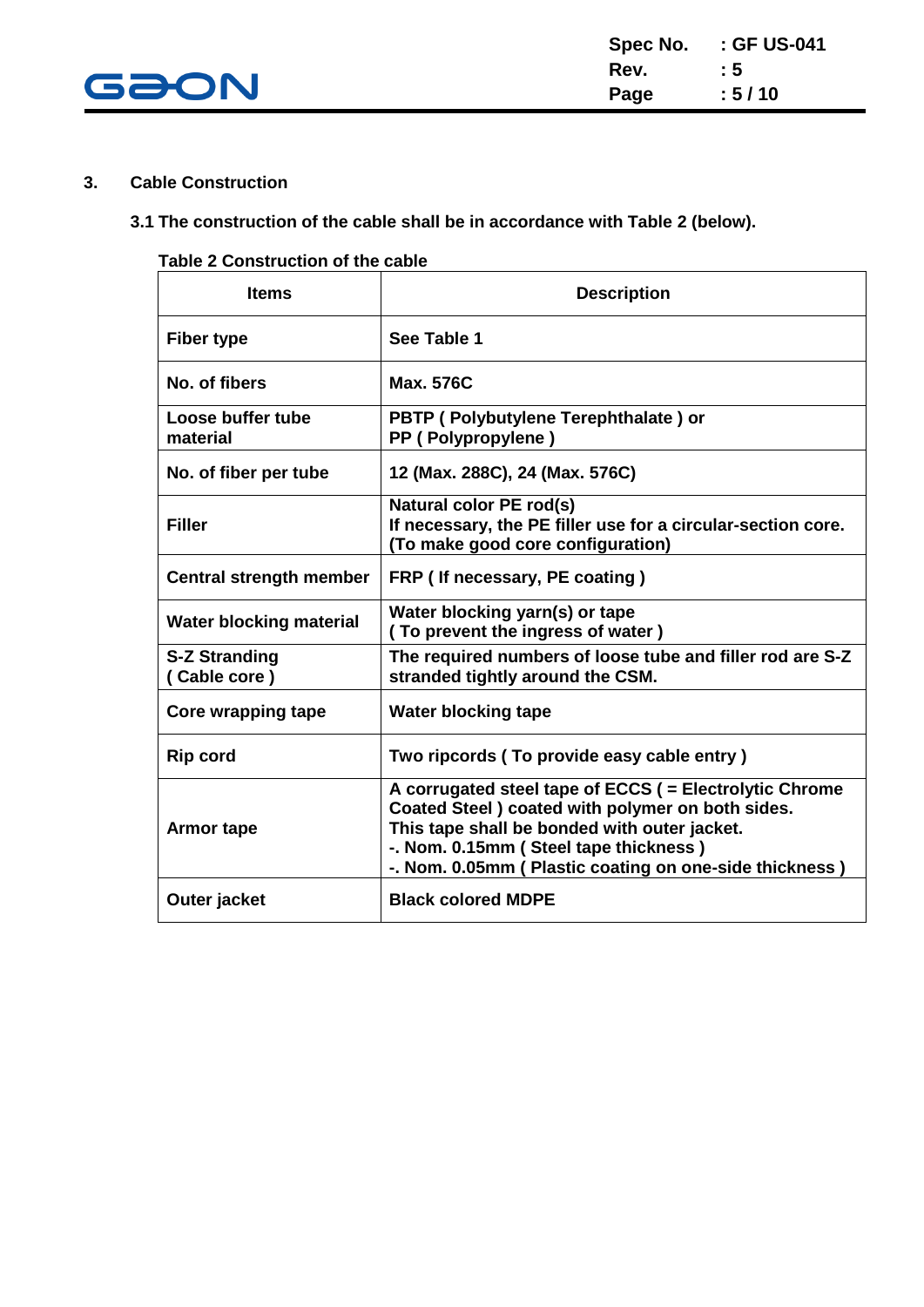

#### **4. Fiber & Loose tube Identification**

**4.1 The color code of the loose tubes and the individual fibers within each loose tube shall be accordance with Table 3 (below).**

| <b>No</b>      | <b>Color</b>  | <b>No</b> | <b>Color</b>                 |
|----------------|---------------|-----------|------------------------------|
| 1              | <b>Blue</b>   | 13        | Blue + Single dot marking    |
| $\mathbf{2}$   | Orange        | 14        | Orange + Single dot marking  |
| 3              | Green         | 15        | Green + Single dot marking   |
| 4              | <b>Brown</b>  | 16        | Brown + Single dot marking   |
| 5              | Gray          | 17        | Gray + Single dot marking    |
| 6              | <b>White</b>  | 18        | White + Single dot marking   |
| $\overline{7}$ | Red           | 19        | Red + Single dot marking     |
| 8              | <b>Black</b>  | 20        | Natural + Single dot marking |
| 9              | Yellow        | 21        | Yellow + Single dot marking  |
| 10             | <b>Violet</b> | 22        | Violet + Single dot marking  |
| 11             | <b>Pink</b>   | 23        | Pink + Single dot marking    |
| 12             | Aqua          | 24        | Aqua + Single dot marking    |

**Table 3-1 Color code of the fibers**

#### **Table 3-2 Color code of the loose buffer tubes**

| <b>No</b>      | <b>Color</b>  | <b>No</b> | <b>Color</b>                              |
|----------------|---------------|-----------|-------------------------------------------|
| 1              | <b>Blue</b>   | 13        | <b>Blue + Black longitudinal stripe</b>   |
| $\mathbf{2}$   | Orange        | 14        | Orange + Black longitudinal stripe        |
| 3              | Green         | 15        | Green + Black longitudinal stripe         |
| 4              | <b>Brown</b>  | 16        | Brown + Black longitudinal stripe         |
| 5              | Gray          | 17        | Gray + Black longitudinal stripe          |
| 6              | <b>White</b>  | 18        | White + Black longitudinal stripe         |
| $\overline{7}$ | <b>Red</b>    | 19        | Red + Black longitudinal stripe           |
| 8              | <b>Black</b>  | 20        | <b>Black + White* longitudinal stripe</b> |
| 9              | Yellow        | 21        | Yellow + Black longitudinal stripe        |
| 10             | <b>Violet</b> | 22        | Violet + Black longitudinal stripe        |
| 11             | <b>Pink</b>   | 23        | Pink + Black longitudinal stripe          |
| 12             | Aqua          | 24        | Aqua + Black longitudinal stripe          |

 **\* : It is possible to be replaced by Yellow color longitudinal stripe.**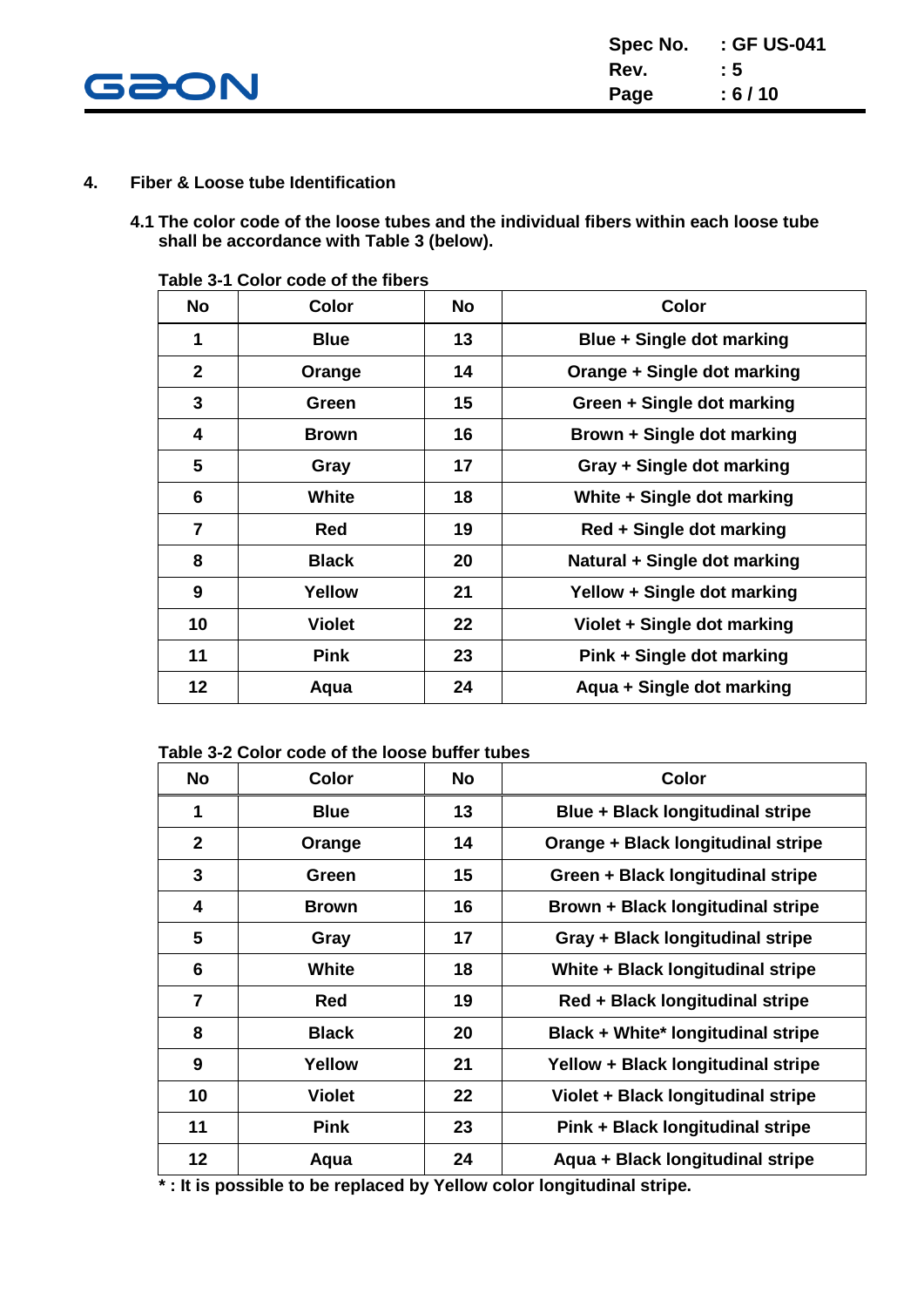

#### **5. Mechanical / Environmental Performance & Tests**

**5.1 The mechanical & environmental performance of the cable shall be in accordance with Table 4 (below). Unless otherwise specified, all attenuation measurements required in this section shall be performed at 1550 nm for single mode(SM) and at 1300nm for multi mode(MM) fiber. The measurement equipment error can be occurred in range of 0.02dB.**

| <b>Items</b>                                        | <b>Description</b>                                                                                                                                                                                                                                                                                            |
|-----------------------------------------------------|---------------------------------------------------------------------------------------------------------------------------------------------------------------------------------------------------------------------------------------------------------------------------------------------------------------|
| <b>Tensile strength</b>                             | • Test method: IEC 60794-1-2 Method E1<br>-. Mandrel diameter : 40D (D : Cable dia.)<br>-. Applied Tensile load: 2,700N<br>-. Duration of loading : 60 min.<br>• Acceptance criteria<br>-. Attenuation increment : $\leq$ 0.15 dB for SM, after test<br>$\leq$ 0.40 dB for MM, after test                     |
| <b>Crush resistance</b><br>(Compressive<br>loading) | Test method: IEC 60794-1-2 Method E3<br>$\bullet$<br>-. Applied load: 2,200N<br>-. No of points : 1 point<br>$-$ . Plate size : 100mm x 100mm<br>-. Duration of loading: 10min.<br>• Acceptance criteria<br>-. Attenuation increment : $\leq$ 0.15 dB for SM, after test<br>$\leq$ 0.40 dB for MM, after test |
| <b>Impact resistance</b>                            | Test method: IEC 60794-1-2 Method E4<br>$\bullet$<br>-. Drop hammer mass: 9.8N.m<br>-. No. of impact per point : 1 time @ 3 point<br>• Acceptance criteria<br>-. Attenuation increment : $\leq$ 0.15 dB for SM, after test<br>$\leq$ 0.40 dB for MM, after test                                               |
| <b>Cable bend</b>                                   | Test method: IEC 60794-1-2 Method E11A<br>$\bullet$<br>-. Mandrel diameter : 20D (D : Cable dia.)<br>-. No. of bend cycles: 4 turns<br>-. Bend angle : $\pm$ 180 degree<br>• Acceptance criteria<br>-. Attenuation increment : $\leq$ 0.15 dB for SM, after test<br>$\leq$ 0.40 dB for MM, after test         |

**Table 4 Mechanical & Environmental Performance of the cable**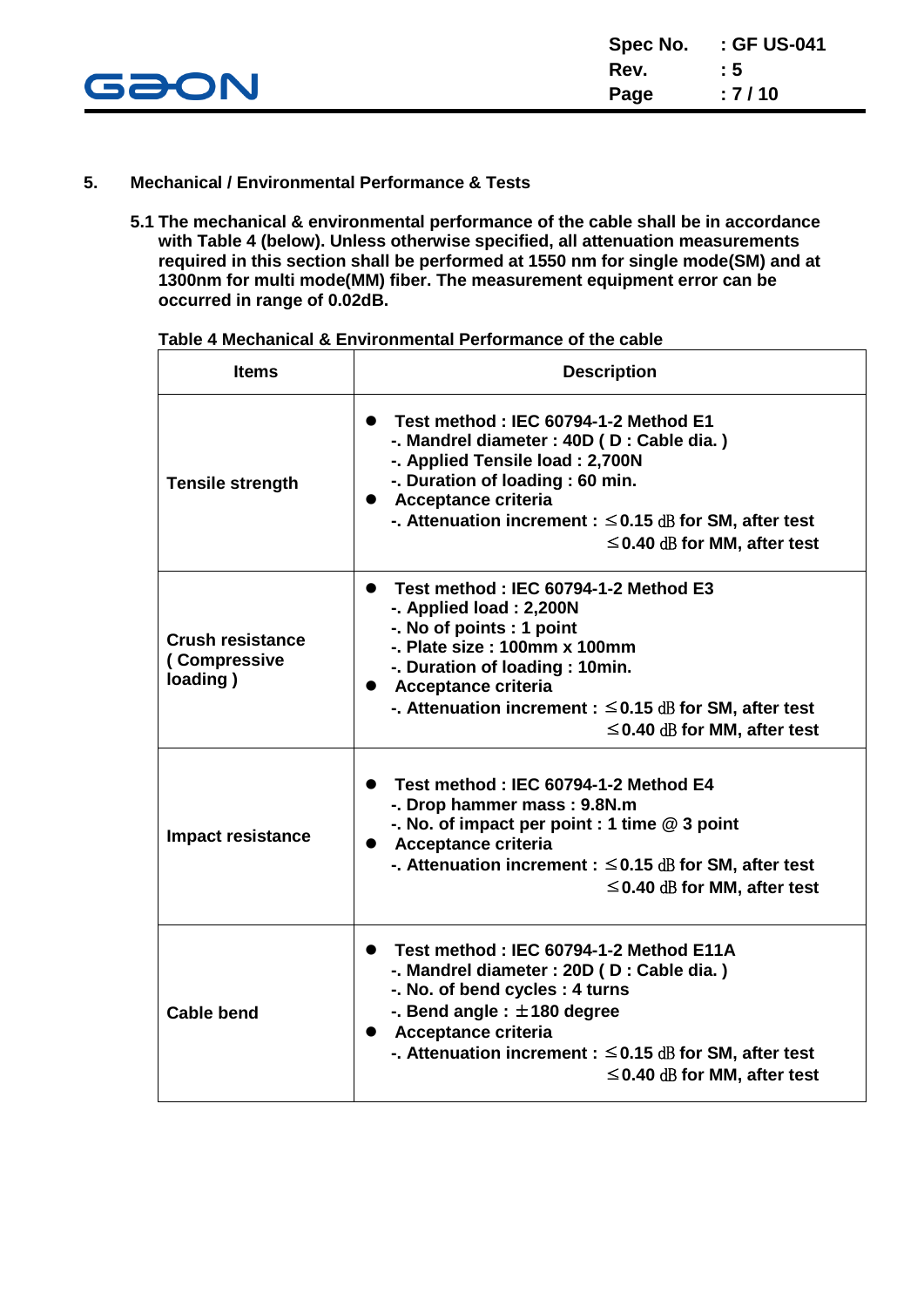| GƏON                       |                                                                                                                                                                                                                                                                                                                                                                                                                                                             | Rev. : 5<br>Page | Spec No. : GF US-041<br>: 8/10       |
|----------------------------|-------------------------------------------------------------------------------------------------------------------------------------------------------------------------------------------------------------------------------------------------------------------------------------------------------------------------------------------------------------------------------------------------------------------------------------------------------------|------------------|--------------------------------------|
| <b>Torsion</b>             | Test method: IEC 60794-1-2 Method E7<br>$\bullet$<br>-. Cable twisted length: 2 m<br>-. No. of twist cycles : 10 cycles<br>-. Twist angle : $\pm$ 180 degree<br>-. Twist load: 55N (5.5kg)<br><b>Acceptance criteria</b><br>-. Attenuation increment : $\leq$ 0.15 dB for SM, after test                                                                                                                                                                    |                  | $\leq$ 0.40 dB for MM, after test    |
| <b>Water penetration</b>   | Test method: IEC 60794-1-2 Method F5<br>-. Length of specimen: 3 m<br>-. Height of pressure head : 1 m<br>$-$ . Test time : 24 h<br>Acceptance criteria<br>-. No leakage through the open cable end                                                                                                                                                                                                                                                         |                  |                                      |
| <b>Temperature cycling</b> | • Test method: IEC 60794-1-2 Method F1<br>-. Cable length : $\geq 1,000$ m<br>-. Test condition : $\geq 2$ fibers shall be spliced<br>-. Temperature cycling schedule<br>$: +23^{\circ}$ $\mathbb{C}$ $\mathbb{F}$ -40 $\mathbb{C}$ $\mathbb{F}$ +70 $\mathbb{C}$ $\mathbb{F}$ +23 $\mathbb{C}$<br>-. Soak time at each temperature : 12h<br>-. No. of cycles : 2<br>Acceptance criteria<br>-. Attenuation increment : $\leq$ 0.15 dB/km for SM, after test |                  | $\leq$ 0.40 dB/km for MM, after test |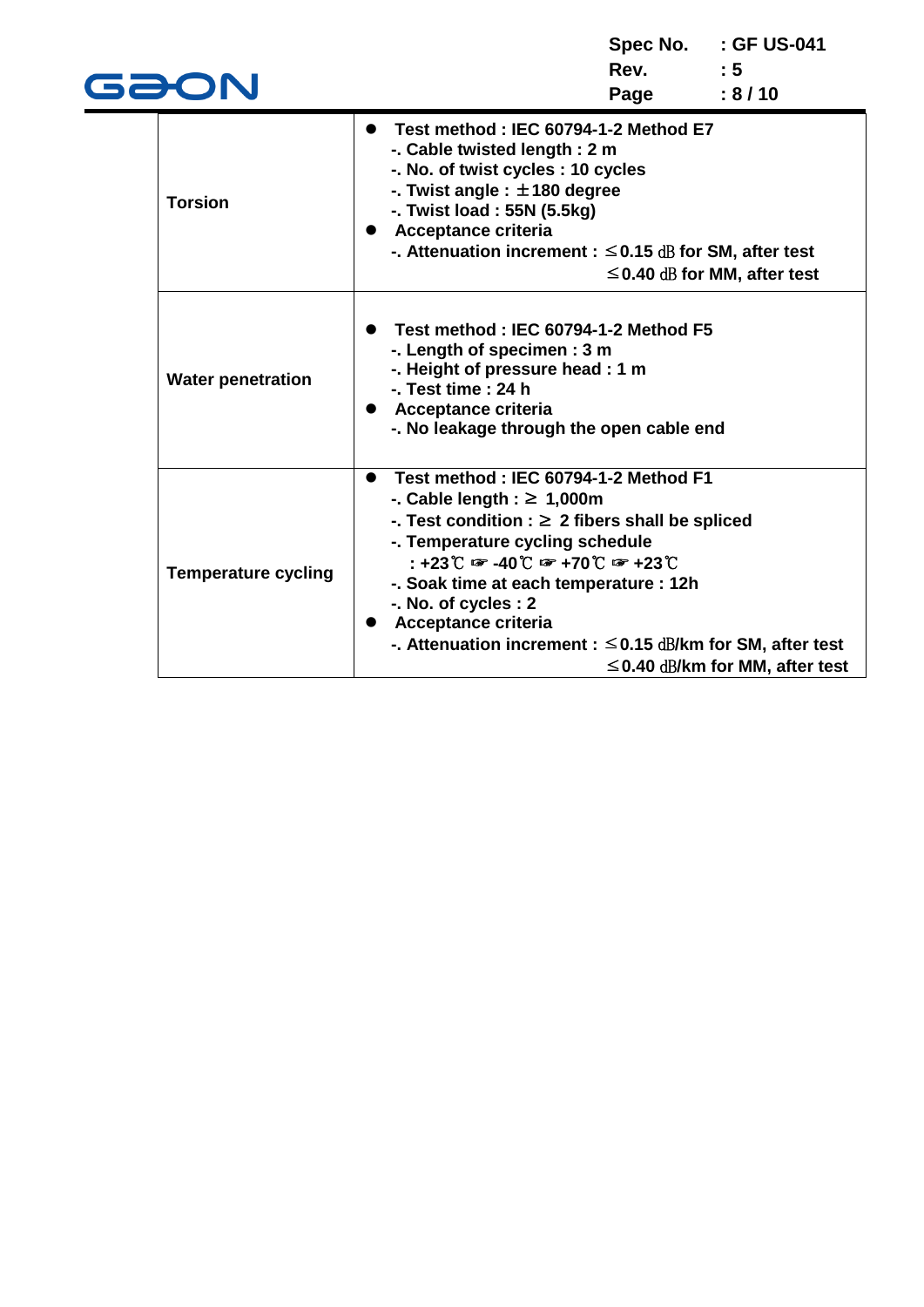

- **6. Packing and marking**
	- **6.1 Cable marking**

**The jacket shall be marked every two feet or one meter with following information.**

- **1) Cable type & counts**
- **2) Name of the manufacturer**
- **3) Year of manufacture (\*\*\*\*)**
- **4) Serial number (#####, 4digits or 5digits)**
- **5) Length marking (FEET or m)**
- **Ex) For SM 72 fiber cable 00002FEET OPSP-LT SM 72C GAON \*\*\*\* ##### 00004FEET**
- **6.2 Cable packing**
	- **6.2.1 Standard length of cable shall be 13,124ft (4,000m) up to 144C, and 6,560ft (2,000m) up to 576C. Other cable length is also available if required by customer.**
	- **6.2.2 Each length of the cable shall be shall be wound on a separate wooden reel.**
	- **6.2.3 Both ends of the cable shall be sealed with a suitable plastic cap to prevent the entry of moisture during shipping, handling and storage.**
	- **6.2.4 The cable ends shall be securely fastened to the reel to prevent the cable from becoming loose in transit or during placing operations.**
	- **6.2.5 The inner end of the cable is housed into a slot on the side of the reel without extra cable length for testing.**
	- **6.2.6 The reels must have a number of rotations that there is a min. free space of 50mm between the upper layer and the edge of the flanges.**
	- **6.2.7 Circumference battens or Wood-fiber board shall be secured with steel band to protect the cable during normal handling and storage.**
- **6.3 Cable reel**
	- **6.3.1 Details given below shall be distinctly marked on a weather proof materials on both outer sides of the reel flange ;**
		- **1) Customer's name**
		- **2) Contract Number**
		- **3) Type & fiber counts of cable**
		- **4) Length of cable in meter**
		- **5) Drum number**
		- **6) Gross & Net weight in kilograms**
		- **7) Year of manufacture**
		- **8) Name of the manufacturer**
		- **9) Arrow showing the direction the drum shall be rolled**
		- **\* Other shipping mark is also available if required by customer.**
	- **6.3.2 The cable shall be wound on the reel designed to prevent damages during shipment and installation.**
	- **6.3.3 The minimum barrel diameter of the cable drums shall be at least 40 times the overall cable diameter.**
	- **6.3.4 The arbor holes provided in the reels shall be 75 ~ 125 mm in diameter. The arbor hole on each flange shall be reinforced with a bearing plate.**